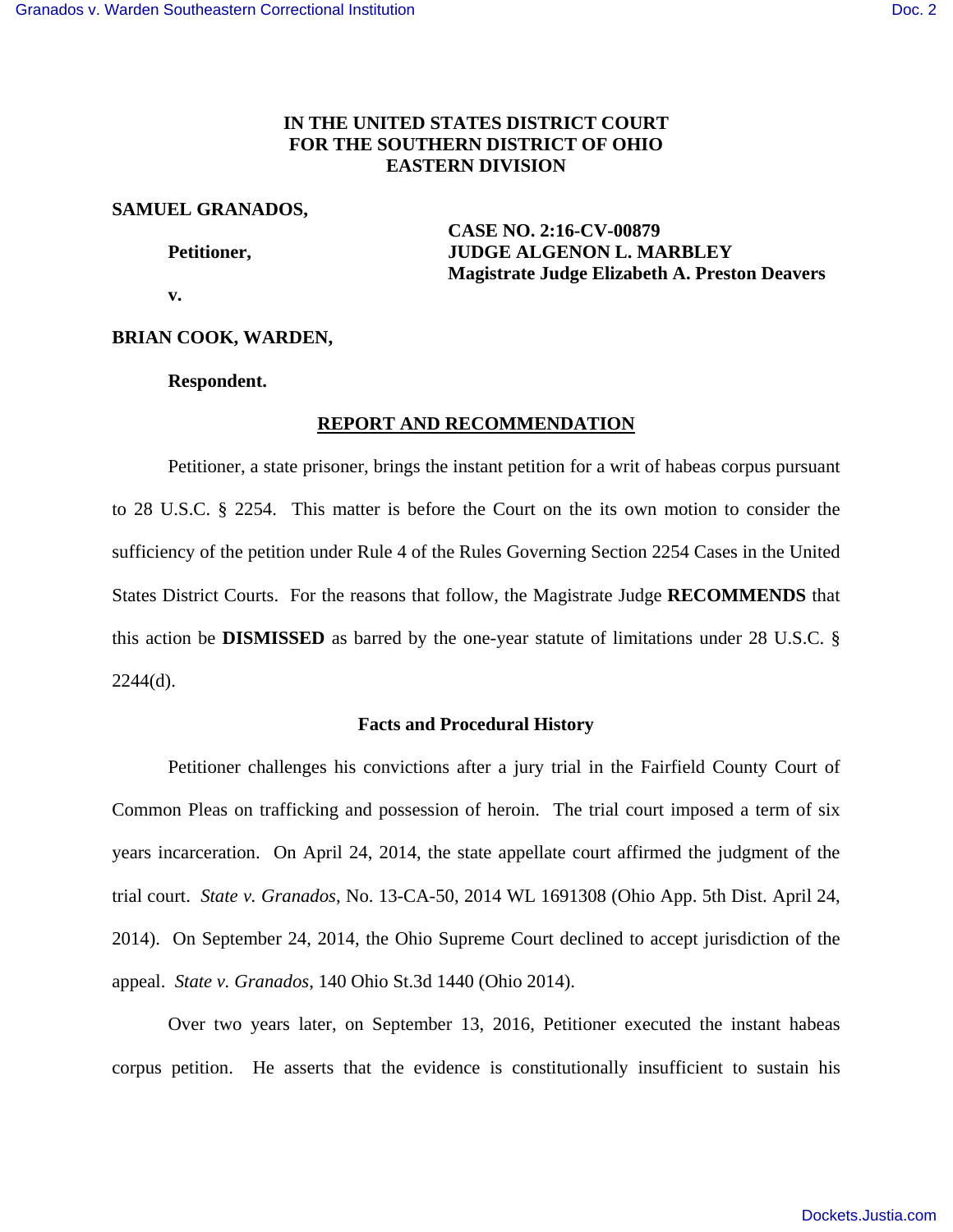conviction on aggravated trafficking in drugs and that such conviction is against the manifest weight of the evidence and the trial court abused its discretion by permitting admission of certain evidence against him (claim one); that the trial court erred in denying his motion to suppress evidence (claim two); and that he was denied the effective assistance of counsel because his attorney declined a plea offer from the State without informing Petitioner of the plea offer and failed to advise Petitioner that the trial court would likely take into account his lack of a prior record at sentencing.

## **Statute of Limitations**

The Antiterrorism and Effective Death Penalty Act of 1996 (AEDPA), which became effective on April 24, 1996, imposes a one-year statute of limitations on the filing of habeas corpus petitions. 28 U.S.C. § 2244(d) provides:

> $(d)(1)$  A 1–year period of limitation shall apply to an application for a writ of habeas corpus by a person in custody pursuant to the judgment of a State court. The limitation period shall run from the latest of-

> (A) the date on which the judgment became final by the conclusion of direct review or the expiration of the time for seeking such review;

> (B) the date on which the impediment to filing an application created by State action in violation of the Constitution or laws of the United States is removed, if the applicant was prevented from filing by such State action;

> (C) the date on which the constitutional right asserted was initially recognized by the Supreme Court, if the right has been newly recognized by the Supreme Court and made retroactively applicable to cases on collateral review; or

> (D) the date on which the factual predicate of the claim or claims presented could have been discovered through the exercise of due diligence.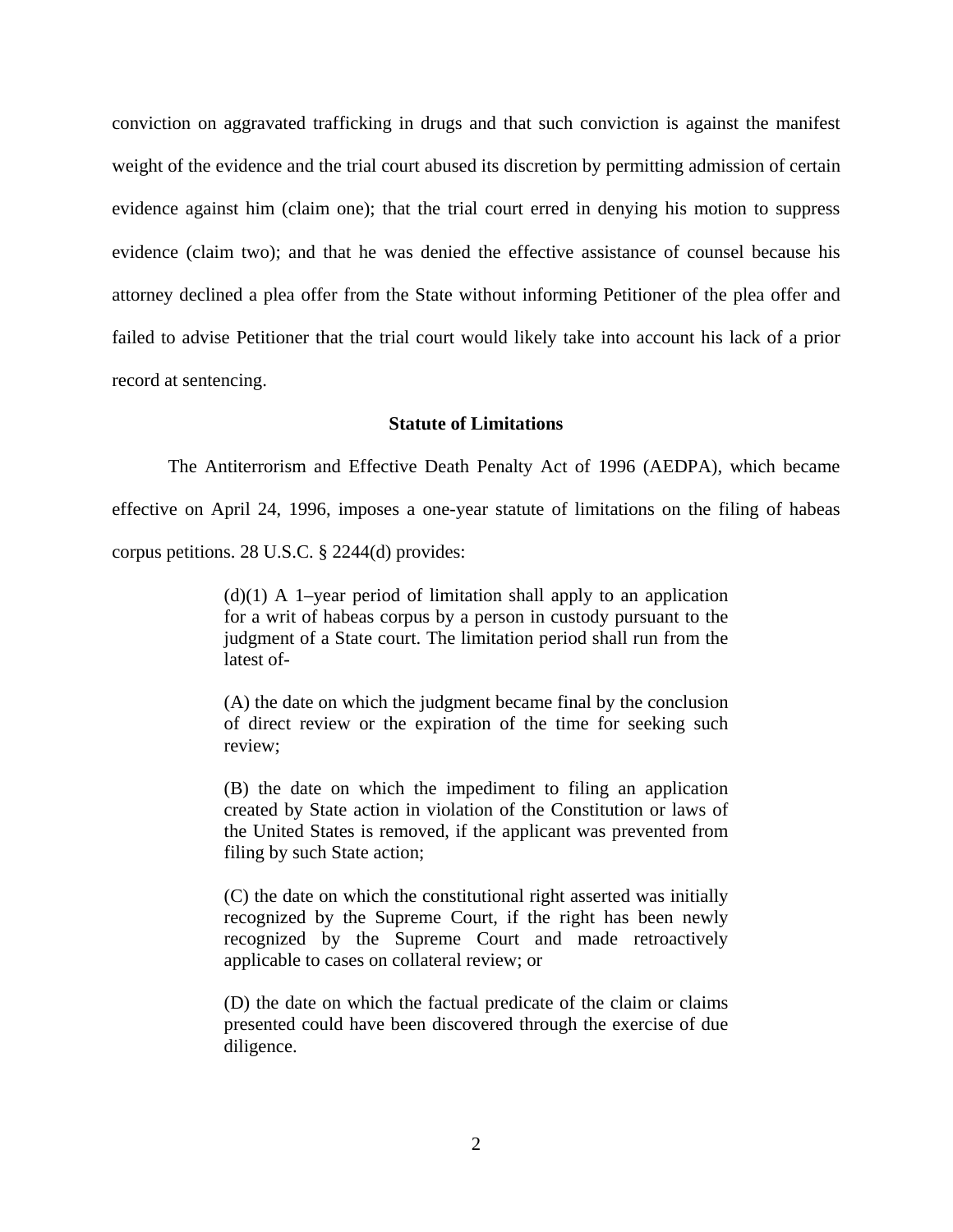(2) The time during which a properly filed application for State postconviction or other collateral review with respect to the pertinent judgment or claim is pending shall not be counted toward any period of limitation under this subsection.

Applying the language of  $\S$  2244(d)(1)(A), Petitioner's conviction became final on December 22, 2014, ninety days after the Ohio Supreme Court's September 24, 2014 dismissal of his appeal, when the time period expired for seeking a petition for a writ of *certiorari* in the United States Supreme Court. *See Weese v. Sloane*, No. 1:15CV122, 2016 WL 614001, at \*2-3 (N.D. Ohio Feb. 16, 2016) (citing *Bronaugh v. Ohio*, 235 F.3d 280, 282 (6th Cir. 2000); *Ajumu v. Goodrich*, No. 1:13CV189, 2014 WL 1236268 at \* 1 (N.D. Ohio March 24, 2014); *Pimental v. Hudson*, No. 1:07-CV-01163, 2008 WL 4186922 at \* 1 (N.D. Ohio Sept. 5, 2008)). The statute of limitations began to run on the following day, and expired one year later, on December 23, 2015. Petitioner waited more than eight months later, until September 13, 2016, to execute this habeas corpus petition.

 Petitioner contends that the Court should equitably toll the statute of limitations, however, because he has little knowledge of the English language, his attorney failed to advise him of his right to seek post-conviction or habeas corpus relief, and he has acted diligently in pursuing relief. Petitioner states that he attends the prison's law library daily and has obtained the assistance of another inmate to act as a translator. Petitioner argues that his attorney should have advised him of the time limitations for filing a federal habeas petition.

The AEDPA's limitations period is not jurisdictional and is subject to equitable tolling. Equitable tolling of the statute of limitations, however, is granted sparingly in habeas cases. *See Hall v. Warden, Lebannon Corr. Inst*., 662 F.3d 745, 749 (6th Cir. 2011). In order to establish entitlement to equitable tolling, a petitioner must establish that (1) he has been pursuing his rights diligently and (2) some extraordinary circumstance stood in his way and prevented him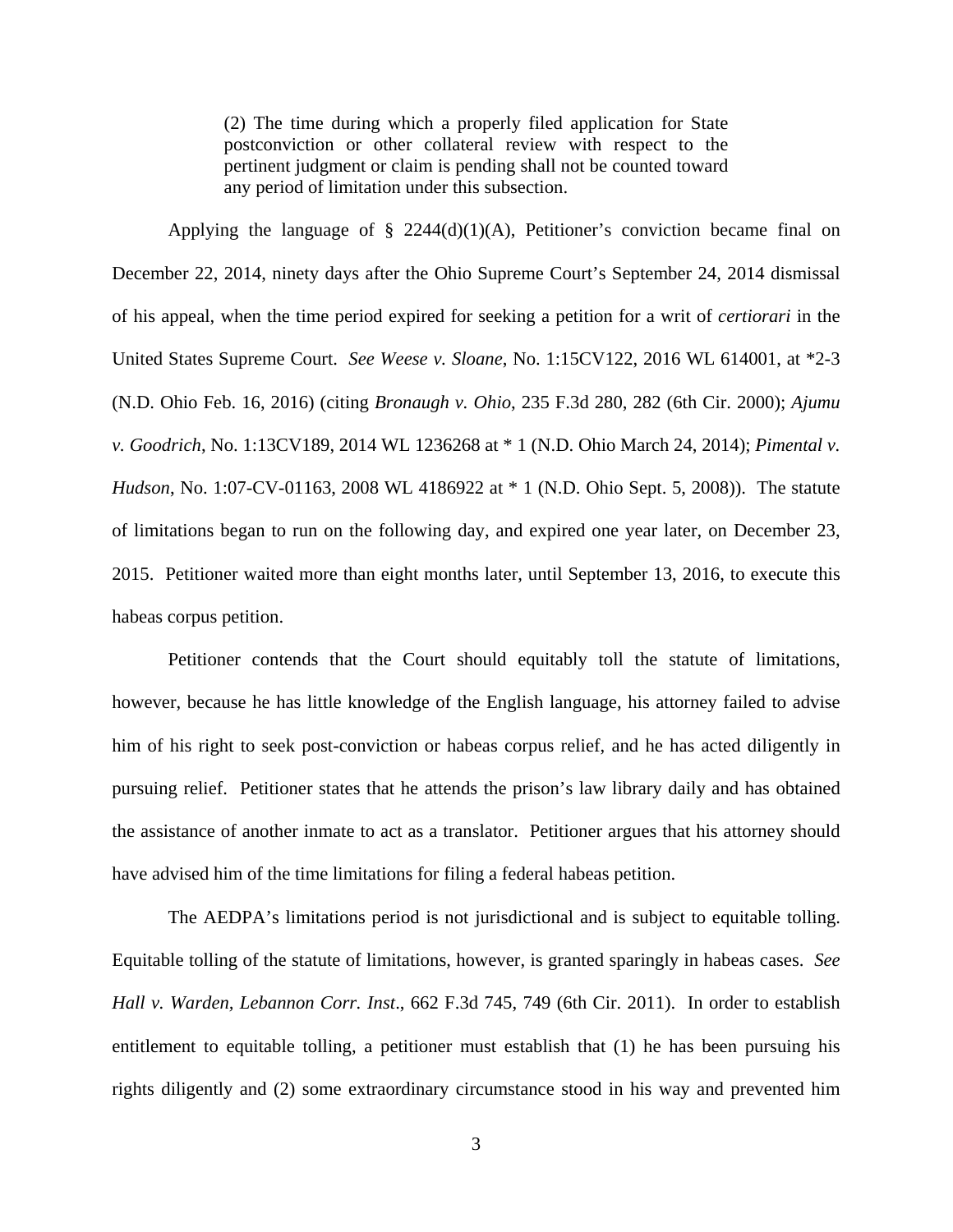from filing in a timely fashion. *Holland v. Florida*, 560 U.S.641, 649 (2010) (citing *Pace,* 544 U.S. at 418)). The petitioner bears the burden of demonstrating that he is entitled to equitable tolling. *Ata v. Scutt*, 662 F.3d 736, 741 (6th Cir. 2011).

The Supreme Court has allowed equitable tolling where a claimant actively pursued judicial remedies by filing a timely, but defective, pleading or where he was induced or tricked by his opponent's misconduct into allowing the filing deadline to pass. *Irwin v. Dep't of Veterans Affairs*, 498 U.S. 89, 96 (1990). Where the claimant failed to exercise due diligence in preserving his legal rights, courts are much less forgiving. *Id.; Jurado v. Burt*, 337 F.3d 638, 642–13 (6th Cir. 2003). A prisoner's *pro se* incarcerated status, lack of knowledge regarding the law, and limited access to the prison's law library or to legal materials do not provide a sufficient justification to apply equitable tolling of the statute of limitations. *Hall*, 662 F.3d at 751 (citation omitted). These are conditions typical for many prisoners and do not rise to the level of exceptional circumstances. *Groomes v. Parker*, No. 3:07–cv–0124, 2008 WL 123935, at \*5 (M.D.Tenn. Jan.9, 2008) (citing *Allen v. Yukins*, 366 F.3d 396, 403 (6th Cir. 2004)). Similarly, bad advice from a fellow inmate or other non-lawyers does not constitute grounds for equitable tolling of the statute of limitations. *Allison v. Smith*, No. 2:14–cv–10423, 2014 WL 2217238, at \*5 (E.D. Mich. May 29, 2014) (citing *Smith v. Beightler*, 49 F. App'x 579, 580–81 (6th Cir. 2002); *United States v. Cicero*, 14 F.3d 199, 204–05 (D.C. Cir. 2000); *Henderson v. Johnson*, 1 F. Supp. 2d 650, 655 (N.D. Tex.1998)). A "[p]etitioner's reliance on jailhouse lawyers is not an extraordinary circumstance warranting equitable tolling." *Arriaga v. Gonzales*, No. 13–1372– AG (JPR), 2014 WL 5661023, at 12 (C.D. Cal. Oct.31, 2014) (citations omitted). "Generally, a habeas petitioner's reliance on unreasonable or incorrect legal advice from his attorney is not a valid ground for equitable tolling of the statute of limitation." *Brown v. Bauman*, No. 2:10–cv–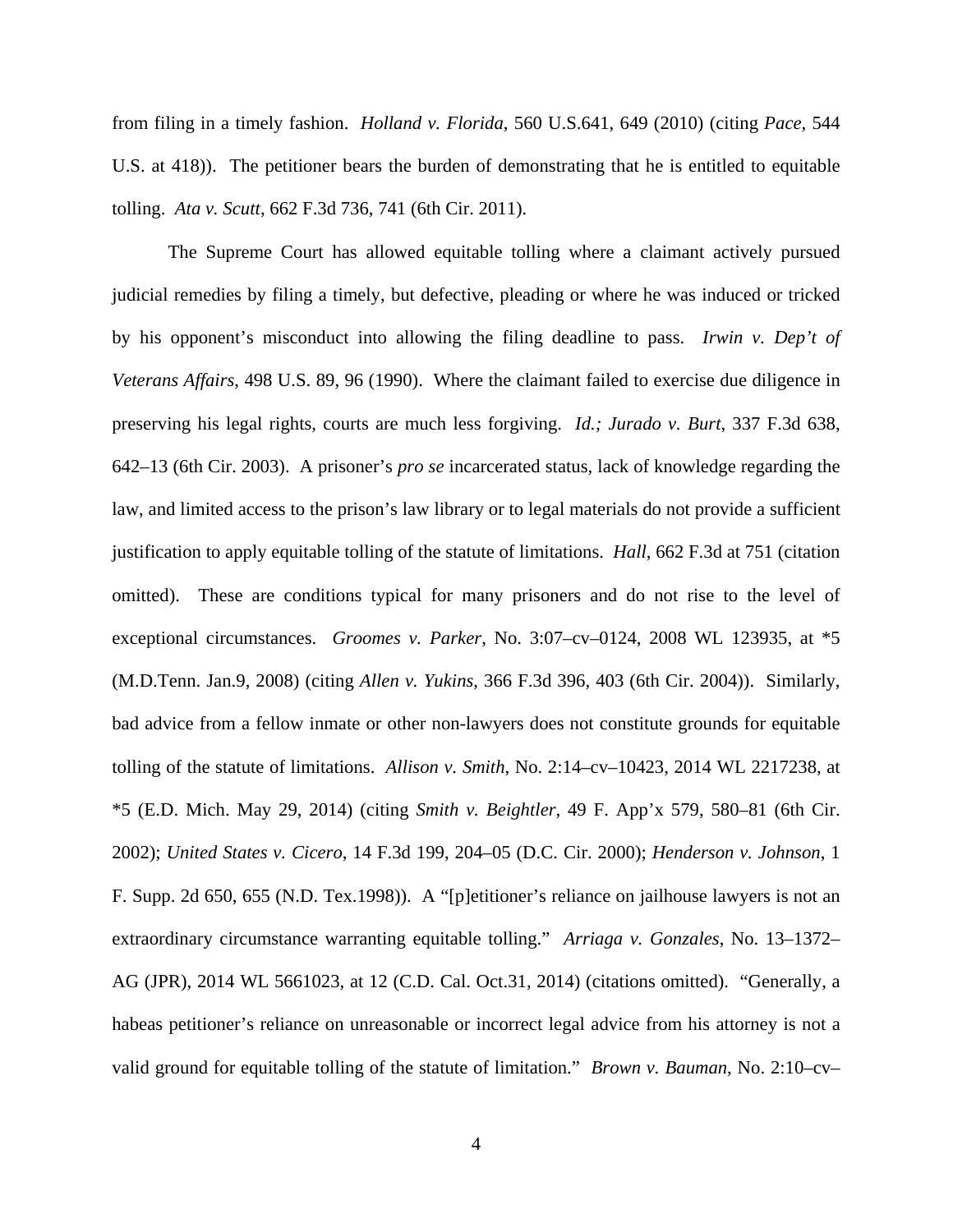264, 2012 WL 1229397, at \*9 (W.D. Mich. April 12, 2012) (citations omitted). "The fact that Petitioner may be ignorant of the law and instead chose to rely on counsel, in itself, does not provide a basis for equitable tolling. Neither a prisoner's *pro se* status nor his lack of knowledge of the law constitute[s] extraordinary circumstances justifying equitable tolling." *Taylor v. Palmer,* No. 2:14–cv–14107, 2014 WL 6669474, at \*4 (E.D. Mich. Nov.11, 2014) (citing *Rodriguez v. Elo,* 195 F.Supp.2d 934, 936 (E.D. Mich. 2002); *Johnson v. United States*, 544 U.S. 295, 311 (2005) ("[W]e have never accepted *pro se* representation alone or procedural ignorance as an excuse for prolonged inattention when a statute's clear policy calls for promptness")). "Attorney miscalculation is simply not sufficient to warrant equitable tolling, particularly in the postconviction context where prisoners have no constitutional right to counsel." *Lawrence v. Florida,* 549 U.S. 327, 336–37 (2007) (citation omitted). In *Holland*, 560 U.S. 631, the Supreme court held that egregious misconduct by an attorney may constitute an extraordinary circumstance warranting equitable tolling of the statute of limitations, but noted that a "garden variety claim of excusable neglect," such as a miscalculation that leads a lawyer to miss a filing deadline, would not justify the equitable tolling of the statute of limitations. *Id*. at 651-52 (citations omitted). However, "[g]enerally, 'a lawyer's mistake is not a valid basis for equitable tolling.' " *Hernandez v. Eberlin*, No. 5:07CV399, 2008 WL 2967662, at \*6 (N.D. Ohio July 25, 2008) (citing *Whalen v. Randle*, 37 F. App'x 113, 120 (6th Cir. 2002); *Fahy v. Horn*, 240 F.3d 239, 244 (3rd Cir. 2001) ("attorney error, miscalculation, inadequate research, or other mistakes have not been found to rise to the 'extraordinary' circumstances required for equitable tolling."). "Moreover, an attorney's mistake which results in missing the filing deadline imposed by the AEDPA is not a basis for equitable tolling." *Elliott v. Dewitt*, No. 00-3329, 2001 WL 523527, at \*2 (6th Cir. May 8, 2001) (citations omitted). Here, counsel's alleged failure to advise Petitioner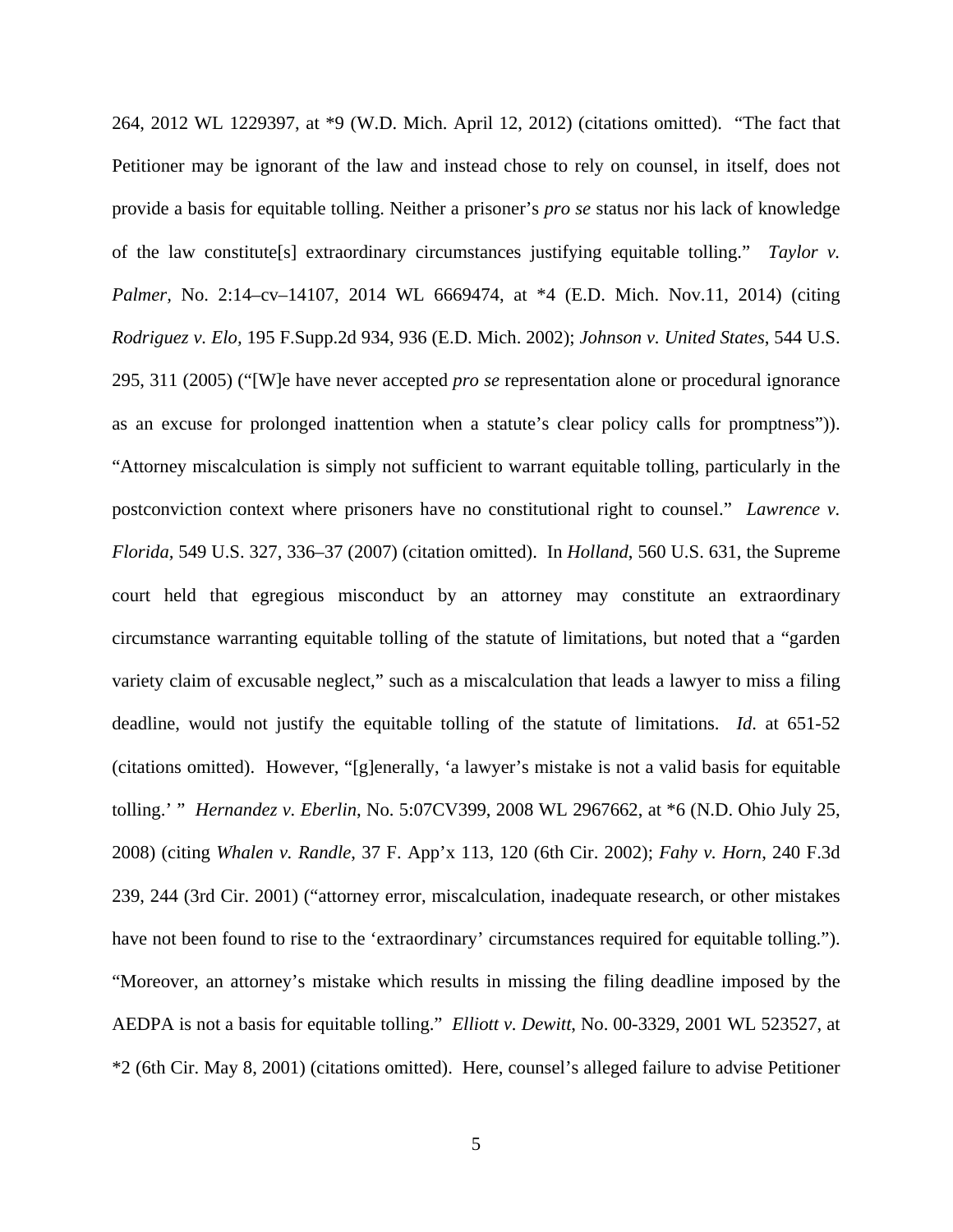of the time limitations for seeking federal habeas corpus relief does not justify equitable tolling of the statute of limitations.

The record likewise fails to reflect that equitable tolling is warranted based on Petitioner's lack of proficiency with the English language.

> [W]here a petitioner's alleged lack of proficiency in English has not prevented the petitioner from assessing the courts, the lack of proficiency is insufficient to justify equitable tolling of the statute of limitations. An inability to speak, write and/or understand English, in and of itself, does not automatically give a petitioner reasonable cause for failing to know about the legal requirements for filing his claims.

*Cobas v. Burgess,* 306 F.3d 441, 444 (6th Cir. 2002). Other courts agree, "the mere inability to understand English is not itself sufficient to warrant equitable tolling." *Levy v. Osborne*, No. 1:10-0005, 2013 WL 3877816, at \*3 (M.D. Tenn. July 26, 2013) (citing *Perez v. Florida*, 2013 WL 2319827 at \*2 (11th Cir. May 28, 2013)). "[E]quitable tolling may be justified if language barriers actually prevent timely filing." *Id*. (citing *Mendoza v. Carey*, 449 F.3d 1065, 1069 (9th Cir. 2006)). The record fails to reflect that Petitioner's lack of proficiency in the English language prevented him from timely filing. "Were this Court to allow equitable tolling because of asserted language difficulties, AEDPA's time requirement would essentially be eviscerated for all petitioners claiming to be non-English speaking. Such a result is contrary to common sense." *Soto v. Birkett*, No. 5:06-CV-54, 2006 WL 2850578, at \*7 (W.D. Mich. Oct. 3, 2006) (quoting *Cortez v. Petrovsky*, No. 803 CV1482T30MSS, 2006 WL 289113, at \*1-2 (M.D.Fla. Feb. 7, 2006) (failure to provide Spanish speaking interpreters to non-English speaking inmates in the Florida prisons does not warrant equitable tolling); *Fennell v. Artuz*, 14 F.Supp.2d 374, 377 (S.D. N.Y.1998) (tolling the statute of limitations for prisoners while they learn English and educate themselves in the law, would defeat the limiting purposes of AEDPA). "The fact that Petitioner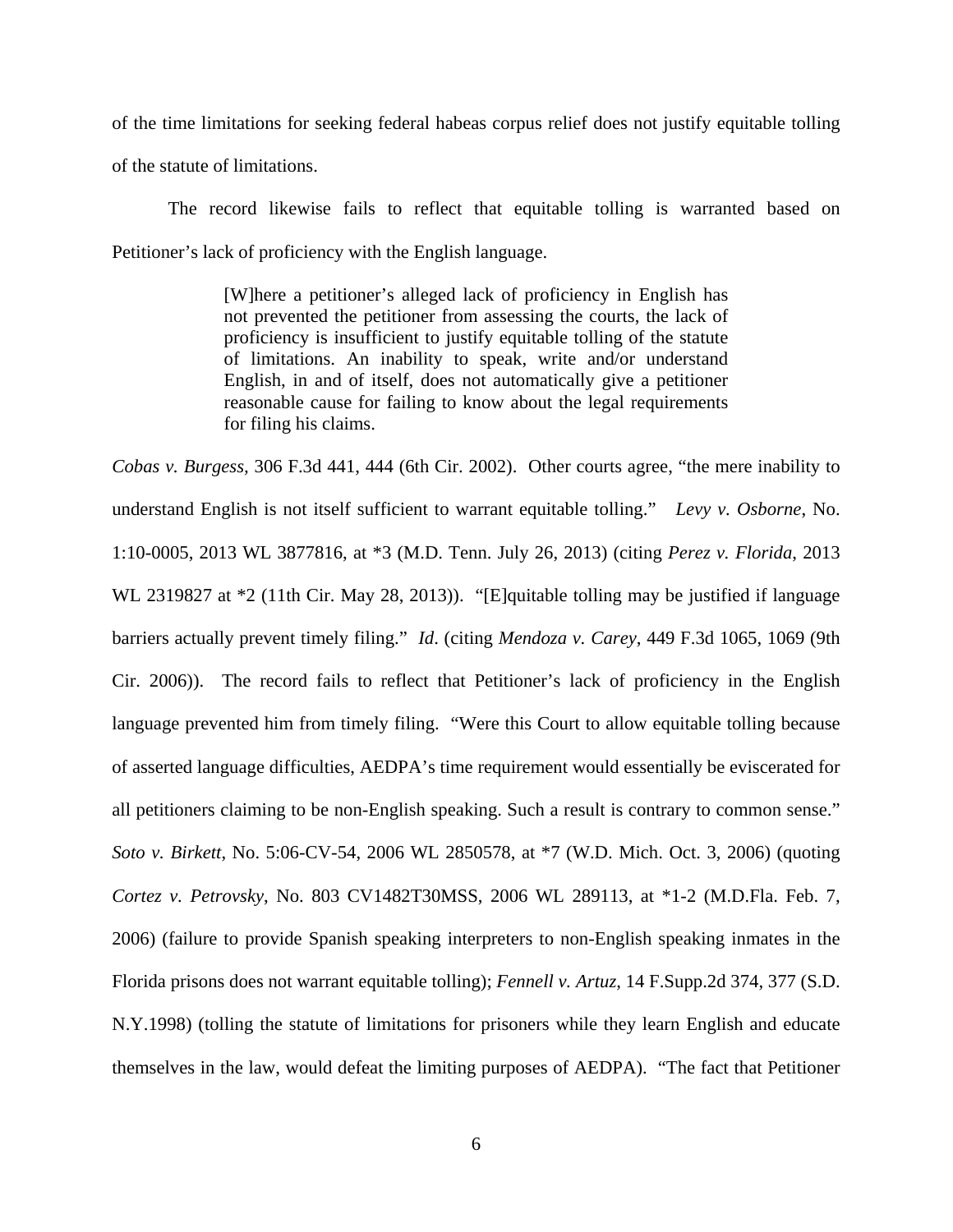is untrained in the law, denied access to a law library, was proceeding without a lawyer, or may have been unaware of the statute of limitations for a certain period does not warrant tolling." *Soto v. Birkett*, 2006 WL 2850578, at \*7 (citing *Allen*, 366 F.3d at 403; *Brown v. United States*, No. 01-1481, 2001 WL 1136000, at \*3 (6th Cir. Sept. 21, 2001) (citing *United States v. Baker*, 197 F.3d 211, 218-19 (6th Cir. 1999)); *Fisher v. Johnson*, 174 F.3d 710, 714-15 (5th Cir. 1999); *Burnett v. Birkett*, No. 00-10144-BC, 2002 WL 31748843, at \*6-7 (E.D. Mich. Nov. 26, 2002).

Petitioner fails to explain his delay in pursuing federal habeas corpus relief. The record does not demonstrate that Petitioner acted with diligence or that an extraordinary circumstance prevented his timely filing. Accordingly, Petitioner is not entitled to the equitable tolling of the statute of limitations.

### **Recommended Disposition**

 Therefore, the Magistrate Judge **RECOMMENDS** that this action be **DISMISSED** as barred by the one-year statute of limitations under 28 U.S.C. § 2244(d).

#### **Procedure on Objections**

If any party objects to this *Report and Recommendation*, that party may, within fourteen (14) days of the date of this report, file and serve on all parties written objections to those specific proposed findings or recommendations to which objection is made, together with supporting authority for the objection(s). A judge of this Court shall make a *de novo* determination of those portions of the report or specified proposed findings or recommendations to which objection is made. Upon proper objections, a judge of this Court may accept, reject, or modify, in whole or in part, the findings or recommendations made herein, may receive further evidence or may recommit this matter to the magistrate judge with instructions. 28 U.S.C. § 636(b) (1).